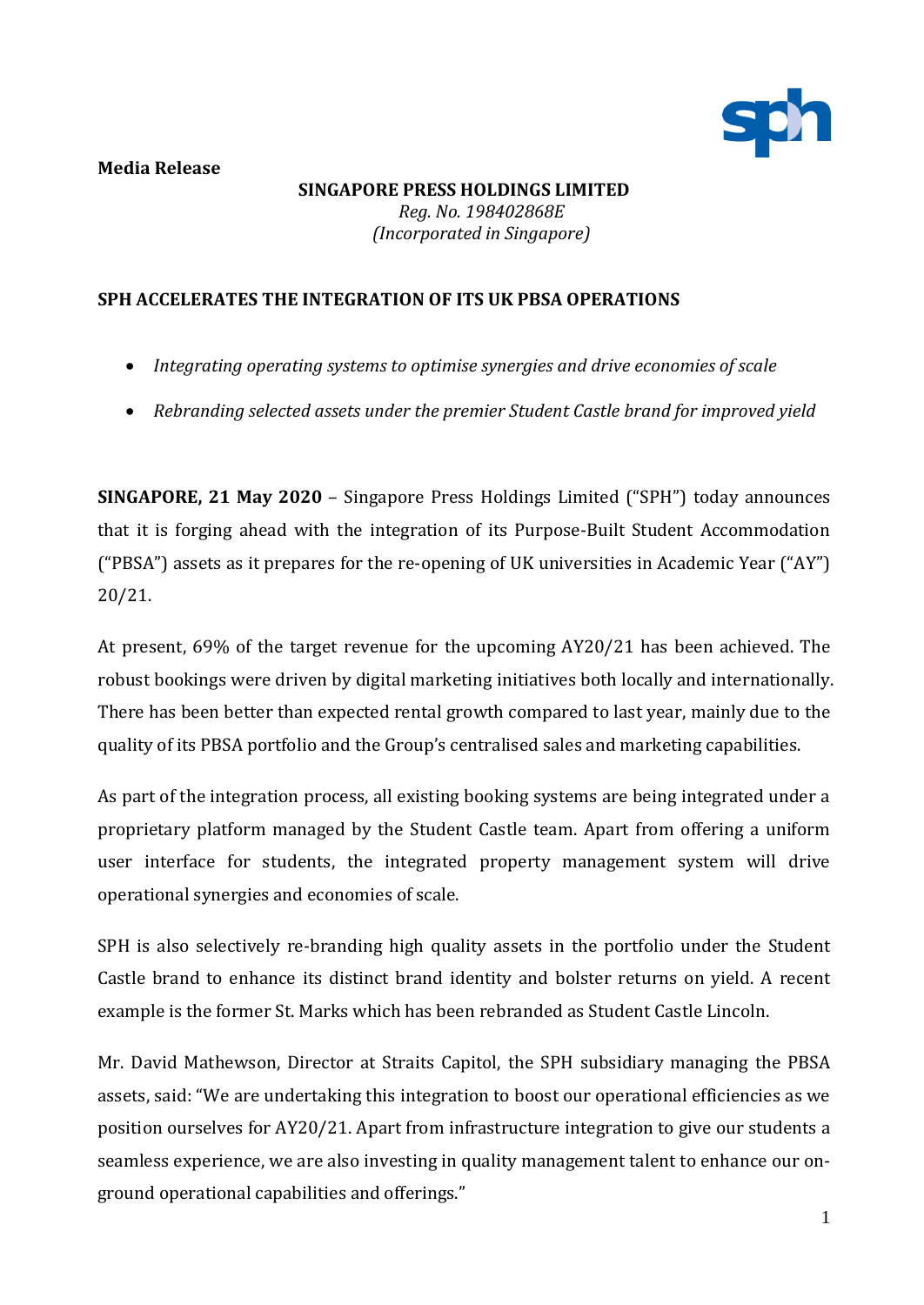SPH will start to bring the majority of its on-site property staff directly under the Group's employment. This will facilitate employee training and achieve consistent standards across the portfolio of assets.

Mr Mathewson added: "We are committed to supporting our employees by creating a fulfilling work environment for them. As we look to build this business for the long-term, we firmly believe in being an employer of choice."

--End--